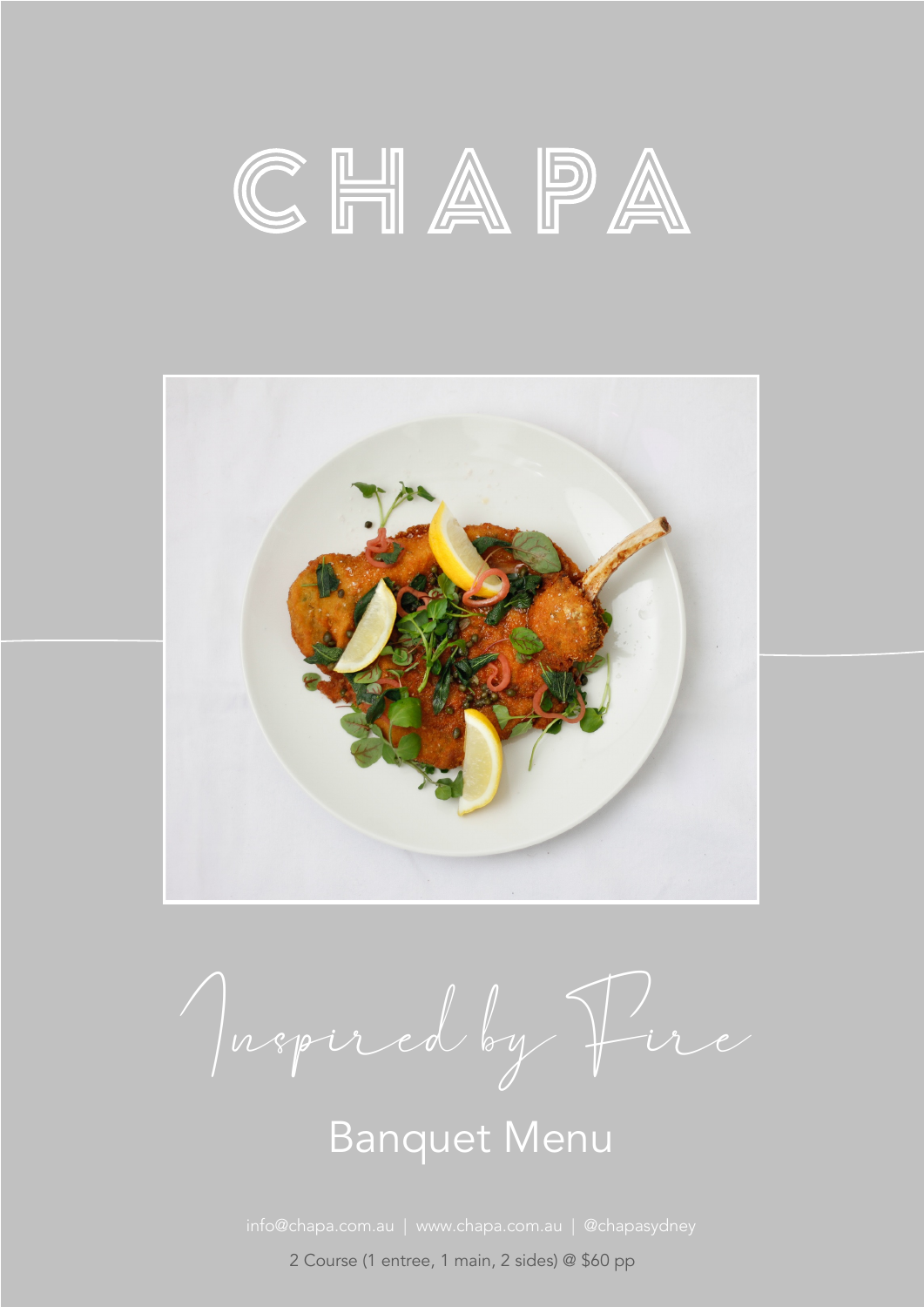

## SHARED PLATES

3 Course (1 entree, 1 main, 1 side ,1 dessert) @ \$82 pp Alternate \$5pp per course | Additional side \$6pp Menu is served w fresh artisan sourdough, cultured butter & salsa criolla

To Start

Grilled flat bread w choice of 2 items \$8pp, \$3pp per extra item

Cherry tomatoes w marjoram Marinated olives Melon Nduja

Pate w candied kumquats Mortadella Prosciutto Burrata

Marinated peppers Anchovies Salami

Entrees

Heirloom tomatoes, buffalo mozzarella, dehydrated olives, basil oil (v,gf) Shaved zucchini w toasted almonds, mint, basil & parmigiano reggiano (v,gf) Grilled Provolone w charred herb salsa (v, gf) Tuna tartare, yellow fin tuna, tahini mayo, rocket, mint, cristoli (df) Grilled king prawns, coconut foam, chilli oil, lime & fresh herbs (gf) Salmon & charred fennel, fresh orange, wild rocket (gf, df) Fried southern calamari, aioli (gf, df) Vitello tonnato, veal, capers, tuna mayo, & watercress (gf,df) LP's chorizo w pickled green tomatoes (gf,df) Grilled Argentinean morcilla w cannellini beans (gf, df) Beef empanadas & salsa picante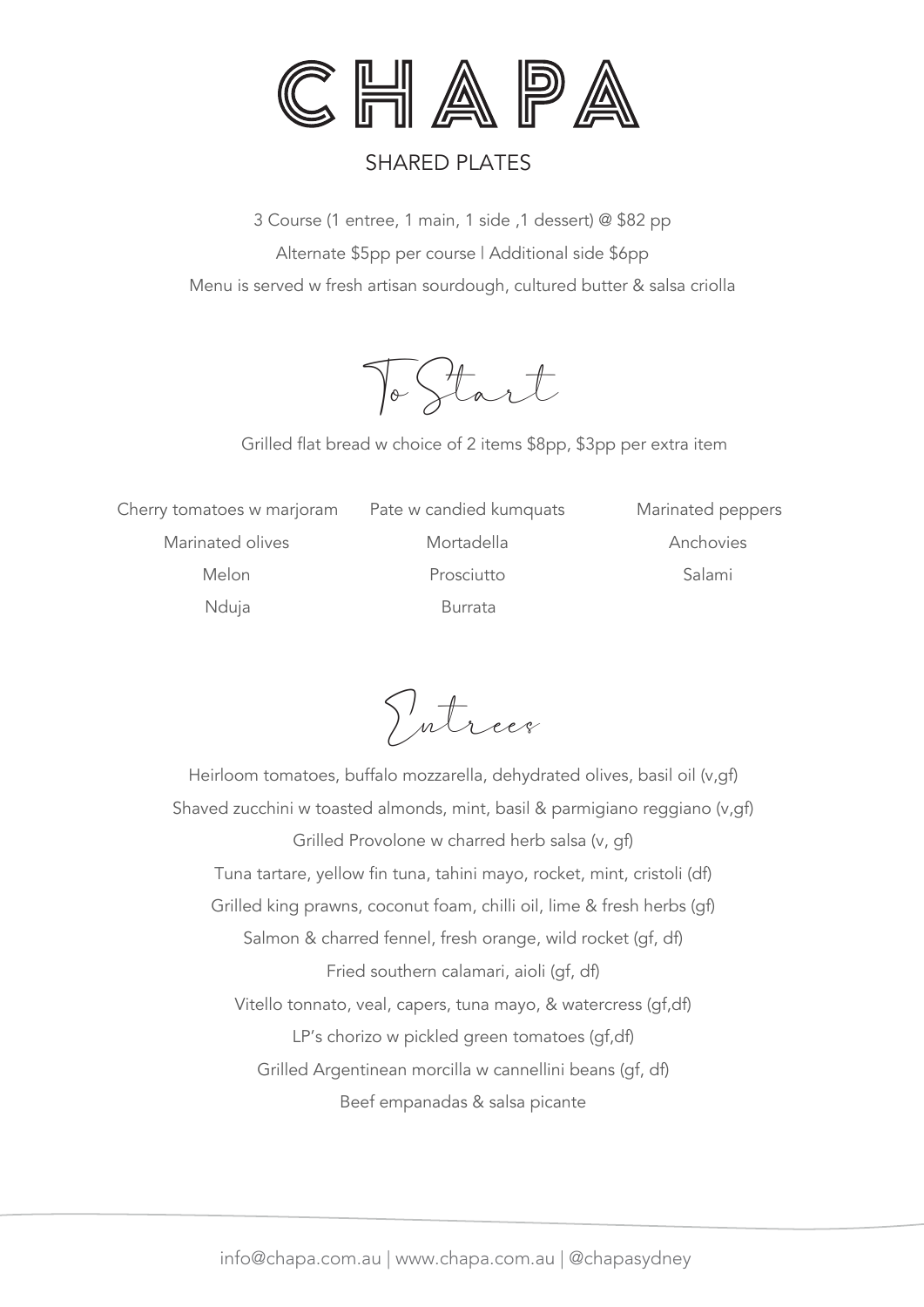

SHARED PLATES

Mains

Grilled whole rainbow trout w almond-pistachio dressing, succulents (gf,df) Barramundi w coconut rice, lime relish, yuca chips (gf,df) Fior di latte & silverbeet tortelloni w lemon brown butter, walnuts, fried sage (v) Ricotta gnocchi roasted king mushroom, shaved asparagus & pecorino (v) Roasted organic marinated chickens w Israeli couscous, mojo rojo & almonds (df) Berkshire pork belly w cucumber, fennel & green tomatoes salsa (gf, df) Chargrilled lamb rack w chickpea miso, ancient grains, pistachio sauce (df) Wagyu skirt steak w shaved kohlrabi, pickled onions, parsley & fennel sauce (gf, df) Cape Grim short rib w chimichurri & red cabbage (gf,df) Milanesa, crumbed rib-eye, creamed greens, dijon, lemon

Sides

Shaved kohlrabi, green apple & cucumber salad (vg) Radicchio, baby cos, dill, mint, chives, chervil (v, gf, df) Snow peas, green beans, snow pea sprouts & tahini dressing (vg, gf) Skin-on fries w garlic, parsley, jalapeño aioli (v, gf) Grilled asparagus w hung yogurt, harissa, wild oregano (v, gf)